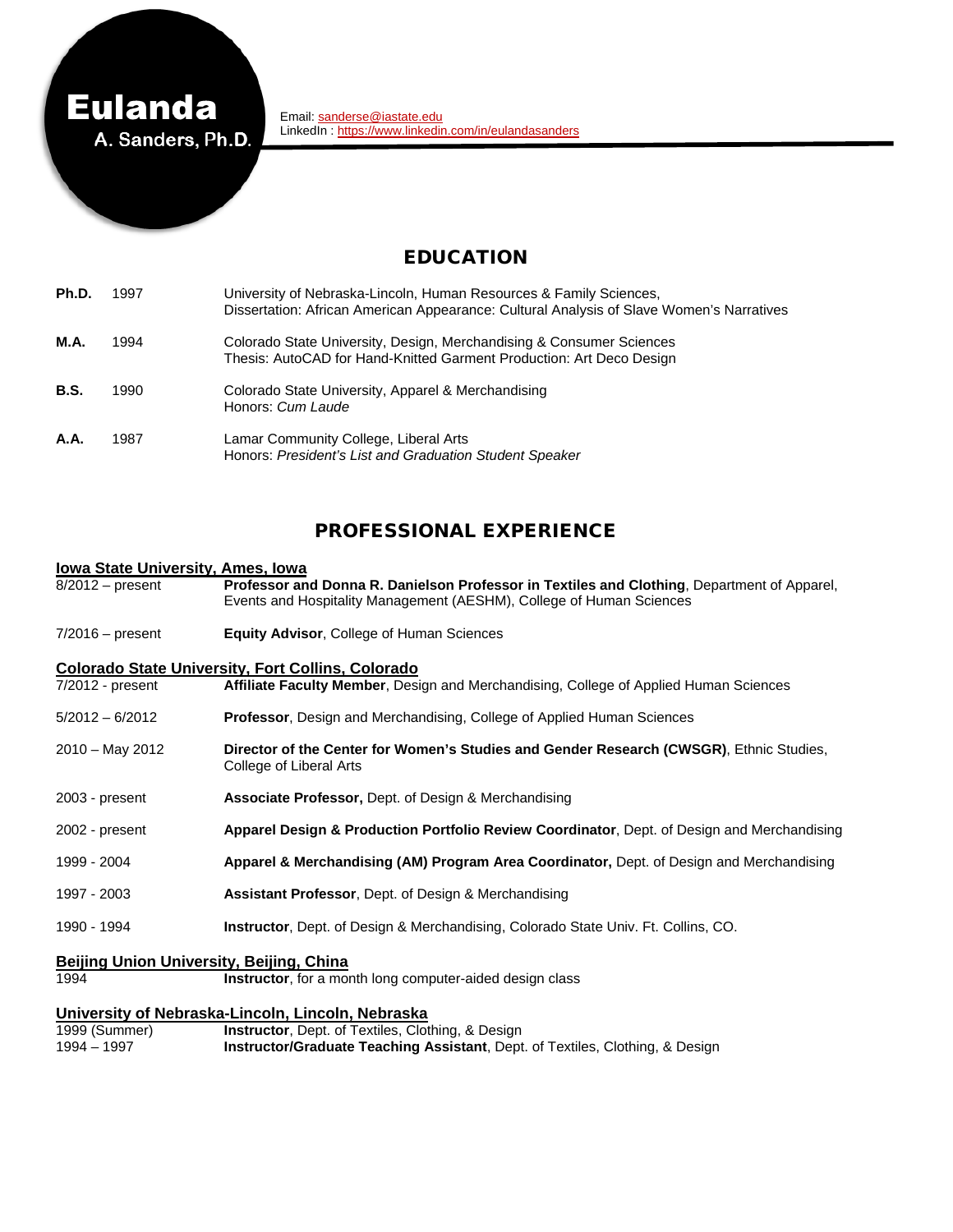# INDUSTRY EXPERIENCE

| $2009 - present$ | Design Director, Yo-San Studio, LLC                                                               |
|------------------|---------------------------------------------------------------------------------------------------|
| $2006 - 2008$    | <b>Designer, The Scarf Factory, LLC, Aurora, CO.</b>                                              |
| 1996             | <b>Consultant</b> , Omaha Community Playhouse, Omaha, Nebraska                                    |
| 1990 – 1994      | Design Assistant, First Patternmaker, Production Patternmaker, Miller International Incorporated, |
|                  | Rocky Mountain Clothing Company, Denver, Colorado                                                 |

#### ACADEMIC LEADERSHIP

- **Iowa State University, Ames, Iowa**<br>June 2016 forward **Equity Advis Equity Advisor, College of Human Sciences**
- August 2012 forward **Donna R. Danielson Professor**
- May 2016 forward **Digital Apparel & Textile Studio (D.A.T.S.) Manager**

# **Colorado State University, Fort Collins, Colorado**<br>May 2010 – May 2012 Director of the Center for Wor

**Director of the Center for Women's Studies and Gender Research** 

August 1999 – May 2010 **Apparel Design & Production Portfolio Review Coordinator**

August 1999 – May 2004 **Apparel & Merchandising (AM) Program Area Coordinator**

## AWARDS AND HONORS (selected)

2016 ATEX Award for Innovation in Textile Instruction at the International Textile and Apparel Association Meeting for the work entitled, "Practical Application of Half-Scale Patterning for Online Digital Textile Design Procedures" (co-authored with Brianna Plummer)

Marvin A. Pomerantz Award to recognize a faculty member deemed outstanding in teaching, research, and/or outreach., Iowa State University

*1 of 5* Nominated for the Textile Society of America (TSA) Founding Presidents Award work entitled, *Sumptuary Synergy: British Imperialism through the Tartan and Slave trades*, for the 2016 Textile Society of America 15th Biennial Symposium, October [1](#page-1-0)9-23, 2016, Savannah, GA. (co-authored with David Loranger)<sup>1</sup>

Legacies Honoree, College of Health and Human Sciences, Colorado State University, *1st former faculty member honored*

- 2013 Donna R. Danielson Endowed Professor in Textiles and Clothing; Apparel, Events, and Hospitality Management; Iowa State University
- 2012 *1 of 5* Nominated for the Textile Society of America (TSA) Founding Presidents Award out of *300* papers submitted for work entitled, *The Politics of Textiles Used in African American Slave Clothing*, for the 2012 Textile Society of America 13<sup>th</sup> Biennial Symposium, September 19-22, 2012, Washington, D.C.

Outstanding Honors Academic Advisor for Colorado State University Honors Program

Pillar of Excellence Award for a Colorado State University Alumni, Black and African American Cultural Center, Colorado State University

2011 Margaret Hazaleus Award, Center for Women's Studies and Gender Research & Vice President of Diversity, Colorado State University

<span id="page-1-0"></span> $<sup>1</sup>$  Loranger and Sanders, explicitly submitted the paper as co-authors; however, since Sanders was a TSA board member at the time of the</sup> nomination the final paper was not considered for the Founding Presidents Award.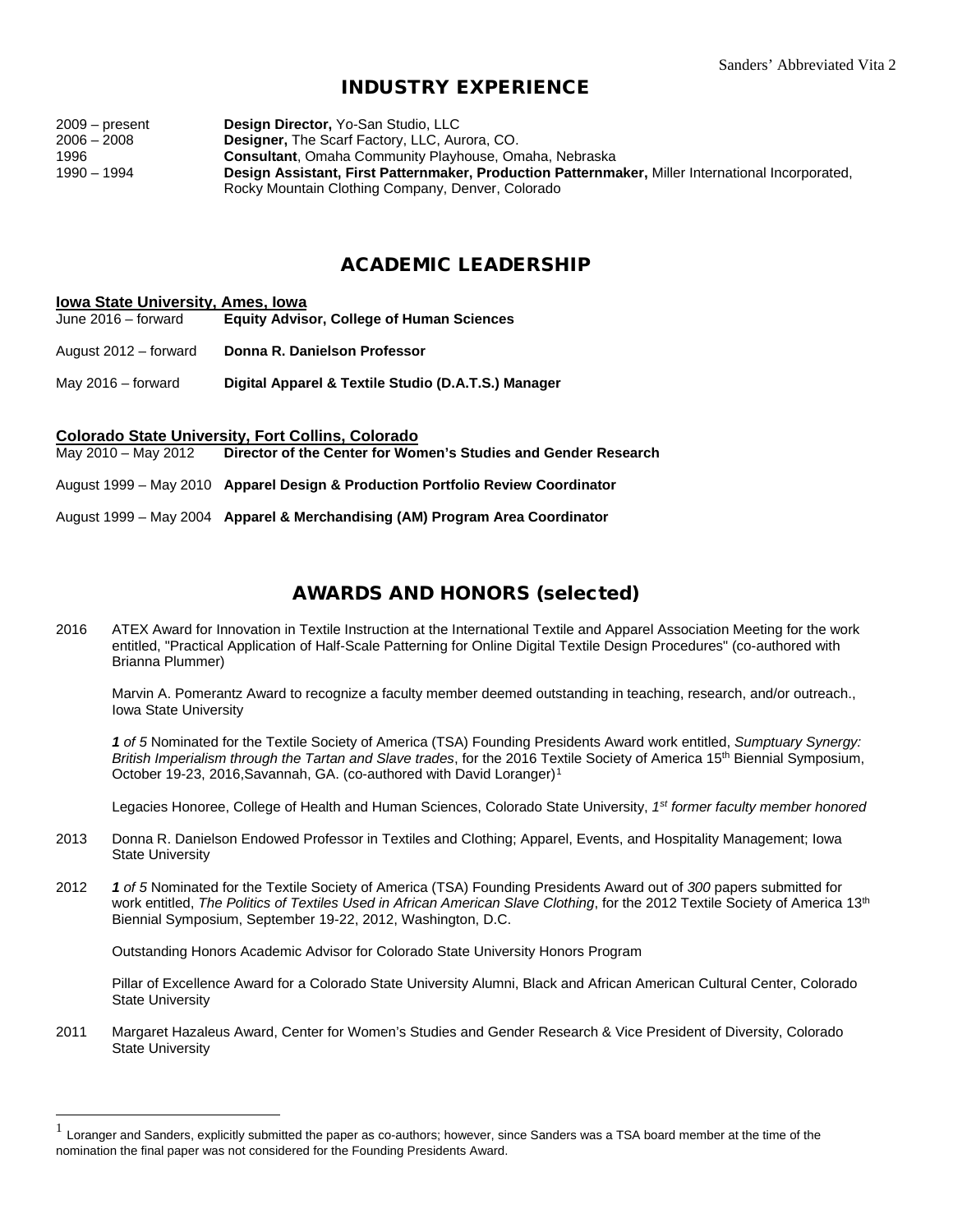Second Place for Innovation for Professional Level at the International Textile & Apparel Association Design Competition (awarded by Barbizon Modeling Agency) for Metalling with Fibers: Ode to Tina Turner, Philadelphia, Pennsylvania

2010 Multi-Ethnic Distinguished Service Award, Colorado State University

Best Fiber Art Award at the International Textile & Apparel Association Design Competition for Fractal Bride, Montreal, Canada

2009 Fashion Group International, Denver Region Rising Star Award Winner of the Accessories Category for work as Design Director for Yo-San Studio, LLC

Masters Week 2009 Alumna honoree at the University of Nebraska-Lincoln for the College of Education and Human Sciences, nominated by the Department of Textiles, Clothing, and Design.

Second Place in the Queen Sirikit Institute of Sericulture Peacock Standard of Thai Silk Design Competition in Bangkok, Thailand for *Square Root.*

Third Place in Fashion Show for the Surface Design Association Off the Grid Conference for *Metalling with Fibers XXXII: Desert Sunset* and *Metalling with Fibers XXXIII*

# MAJOR AREAS OF RESEARCH/CREATIVE SCHOLARSHIP AND TEACHING

Apparel Design & Production, Computer Aided Design & Pattern Making, Pattern Making (Flat Pattern & Draping), Textile Design (Structural and Surface), Theoretical Design Solutions for Apparel Design and Wearable Art, Social Psychological Aspects of African American Appearance, Knit Wear Production, Historic Reproductions, Material Reuse, Chaos Theory

#### REFEREED PUBLICATIONS AND BOOK CHAPTERS (SELECTED)

Research projects/presentations where I collaborated or served in a mentoring capacity with graduate students are noted with an \*.

- \*Hwang, C., Chung, D. & **Sanders, E.** (2016). Attitudes and purchase intentions for smart clothing: Examining U.S. consumers' functional, expressive, and aesthetic needs for solar-powered clothing. *Clothing and Textiles Research Journal.*
- \*Lee, K. & **Sanders, E.** (February 2016). Hanji, the Mulberry paper Yarn Rejuvenates Nature and the Sustainable Fashion Industry of Korea in *Environmental Footprints and Eco-design of Products and Processes*, Springer, 159–184.
- \*Stannard, C. & **Sanders, E.** (2015). Motivations for participation in knitting among young women. *Clothing and Textiles Research Journal*. doi: 10.1177/0887302X14564619
- \*Hwang, C. & **Sanders, E.** (October, 2015). Baby Boomers' Acceptance of Solar-Powered Clothing. *The International Conference of Apparels for Middle & Old Aged Person Proceedings*, held October,18 - 20,2015,Shanghai, China, 005-020.
- **Sanders, E.** & \*Hwang, C. (October, 2014). George Washington Carver: Textile Artist. *Textile Society of America Symposium Proceedings*, Los Angeles, California[. http://digitalcommons.unl.edu/tsaconf/895/.](http://digitalcommons.unl.edu/tsaconf/895/)
- **Sanders, E.** (September, 2012). The Politics of Textiles Used in African American Slave Clothing. *Textile Society of America Symposium Proceedings*, Washington, D.C. [http://digitalcommons.unl.edu/tsaconf/740/.](http://digitalcommons.unl.edu/tsaconf/740/)
- **Sanders, E.** Mary Seacole: An Example of Appearance Management by a Black Woman in the 1800s. (Accepted for The 2012 BIFT (Beijing Institute of Fashion Technology)- ITAA (International Textile and Apparel Association) Joint Symposium in China, March 25-30, 2012.
- **Sanders, E.** (October, 2011). Female slave narratives and appearance: Assimilation, experience, and escape. *Clothing and Textiles Research Journal*, *29*, (4), 267 - 283.
- **Sanders, E.** (2011). Metalling with fibers: A design series exploring the reuse of metal findings through the use of technology. *Textile Society of America Symposium Proceedings.* <http://digitalcommons.unl.edu/tsaconf/48>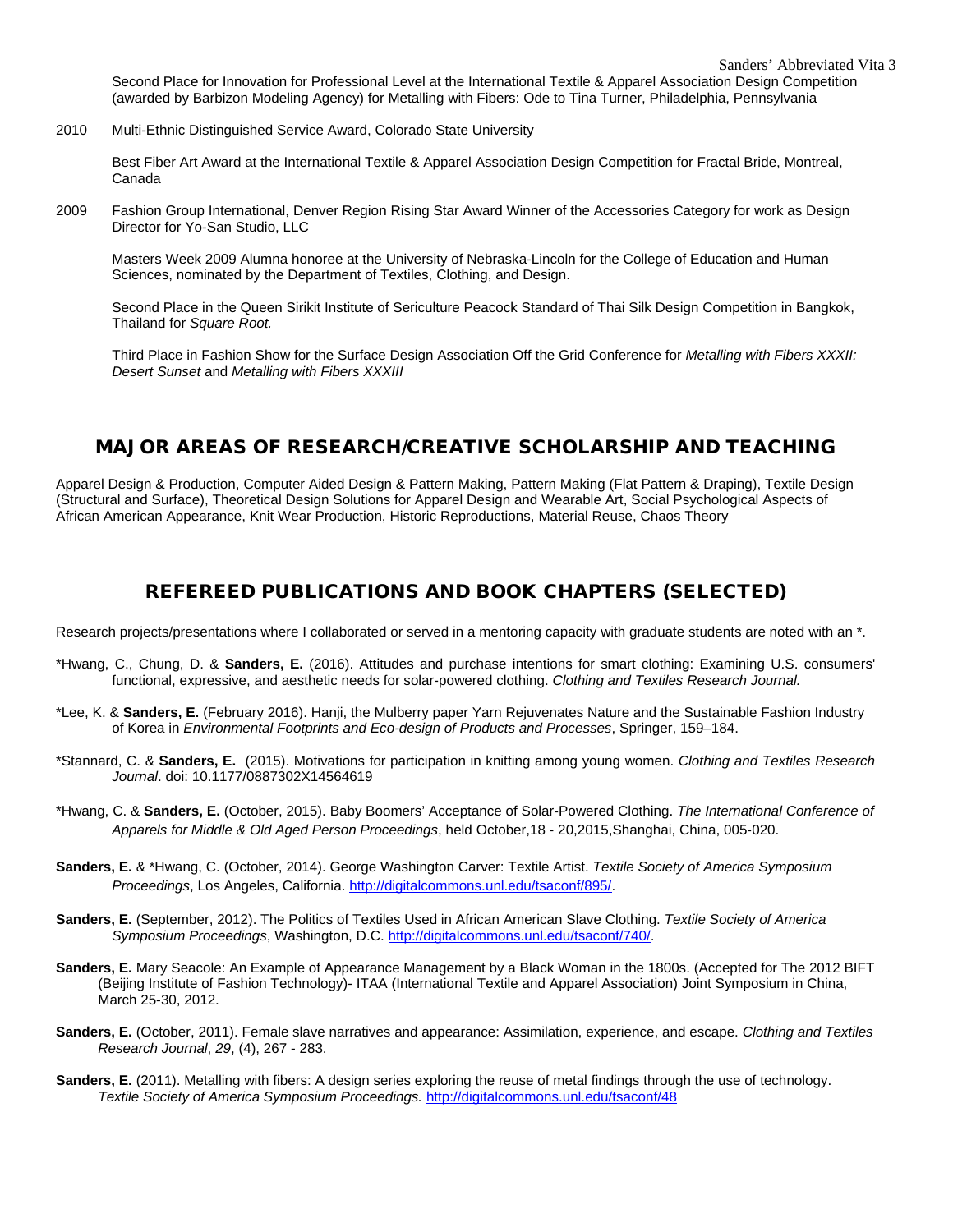#### JURIED EXHIBITIONS (selected)

- **Sanders, E.** (November 15, 2014). *Metallicis Bride*. Design Exhibition, International Textile and Apparel Association. Charlotte, North Carolina.
	- Level: International, Retrievabilty: ITAA 2014 Design Catalog, # of Entries Submitted: 313, # of Entries Selected: 105, Acceptance rate: 34%
- **Sanders, E.** (October 17, 2013). *Byzantine Muse*. Design Exhibition, International Textile and Apparel Association. New Orleans, Louisiana.
	- Level: International, Retrievabilty: ITAA 2013 Design Catalog, # of Entries Submitted: 364, # of Entries Selected: 36 mounted exhibit and 104 live gallery, Acceptance rate: 38.5%
- **Sanders, E.** (July 18, 2012). *Metalling with Fibers: Going Goth*. Pacific Currents: Wearable Art Fashion Show and Exhibit, Handweaver's Guild of America, Long Beach, CA.
	- Level: International, Retrievabilty: will be published in *Shuttle Spindle & Dyepot*, # of Entries Submitted: N/A, # of Artists Selected: N/A.
- **Sanders, E.** (March 27, 2012). *The Professional Tutu*. The 2012 BIFT (Beijing Institute of Fashion Technology)- ITAA (International Textile and Apparel Association) Joint Symposium in China, March 25-30, 2012. Level: International, Retrievabilty: abstract to be published, # of Entries Submitted: N/A, # of Artists Selected: N/A.
- **Sanders, E.** (November 3, 2011). *Metalling with Fibers: Ode to Tina Turner*. Design Exhibition, International Textile and Apparel Association. Philadelphia, Pennsylvania.
	- Level: International, Retrievability: ITAA 2011 Design Catalog, # of Entries Submitted: 251, # of Artist Selected: 32 (mounted exhibit) and 66 (live gallery), Acceptance Rate: 39%, Juror: N/A
- **Sanders, E.** (June 11, 2011). *Metalling with Fibers: Draping versus Structure I*. Body of Waters: Runway Fashion Show, Surface Design Association. Minneapolis, Minnesota.
	- Level: International, Retrievability: Exhibit dvd & http://www.surfacedesign.org/sites/default/files/conference/sda\_bodies\_of\_water\_low\_7\_24\_11.pdf. # of Entries Submitted: N/A, #of Artist Selected: 62, Acceptance Rate: N/A, Award Judges: Leesa Hubbell & Lynn Pollard
- **Sanders, E.** (February 20, 2011). *Metalling with Fibers: Ode to Hillestad*. Wearable Art Awards, Port Moody Arts Centre. Port Moody BC, Canada.
	- Level: International, Retrievability: http://www.wearableartawards.com/, http://www.youtube.com/watch?v=4Ea5ImhUW9Q , and [http://www.youtube.com/watch?v=v51F3jFyy2I,](http://www.youtube.com/watch?v=v51F3jFyy2I) # of Entries Submitted: 70, # of Artist Selected: 53, Acceptance Rate: 75%, Jurors: Natalie Purschwitz, Gerry Nuttall, Helen Daniels, and Gayle Ramsden

#### REFEREED CONFERENCE PRESENTATIONS (selected):

- \*Benson, S. & **Sanders, E.** (November 11, 2016). From enslavement to entrepreneurship: Elizabeth Keckley designer and dressmaker. International Textile and Apparel Association Annual Conference. Vancouver, Canada.
- \*Hwang, C.; Rorah, W.; Thompson, K.; Zhang, L.; & **Sanders, E.** (November 9, 2016). Examining the value of three critique methods in an introductory apparel design studio. International Textile and Apparel Association Annual Conference. Vancouver, Canada.
- \*Jablon, S. & **Sanders, E.** (November 10, 2016). Benefits for both: Connecting textile and clothing collections with theater and costume makers. International Textile and Apparel Association Annual Conference. Vancouver, Canada.
- \*Loranger, D. & **Sanders, E.** (November 9, 2016). Scottish kiltmaking: Knowledge and practice pilot study. International Textile and Apparel Association Annual Conference. Vancouver, Canada.
- \*Plummer, B. & **Sanders, E.** (November 11, 2016). Practical application of half-scale patterning for online digital textile design procedures. International Textile and Apparel Association Annual Conference. Vancouver, Canada.
- \*Rorah, W. & **Sanders, E.** (November 9, 2016). Cutting and etching our way into the future: Implementing laser cutting into an apparel design curriculum. International Textile and Apparel Association Annual Conference. Vancouver, Canada.
- \*Rorah, W.; \*Thompson, K.; & **Sanders, E.** (November 9, 2016). Regional fashion weeks: Runway showcases for student entrepreneurs. International Textile and Apparel Association Annual Conference. Vancouver, Canada.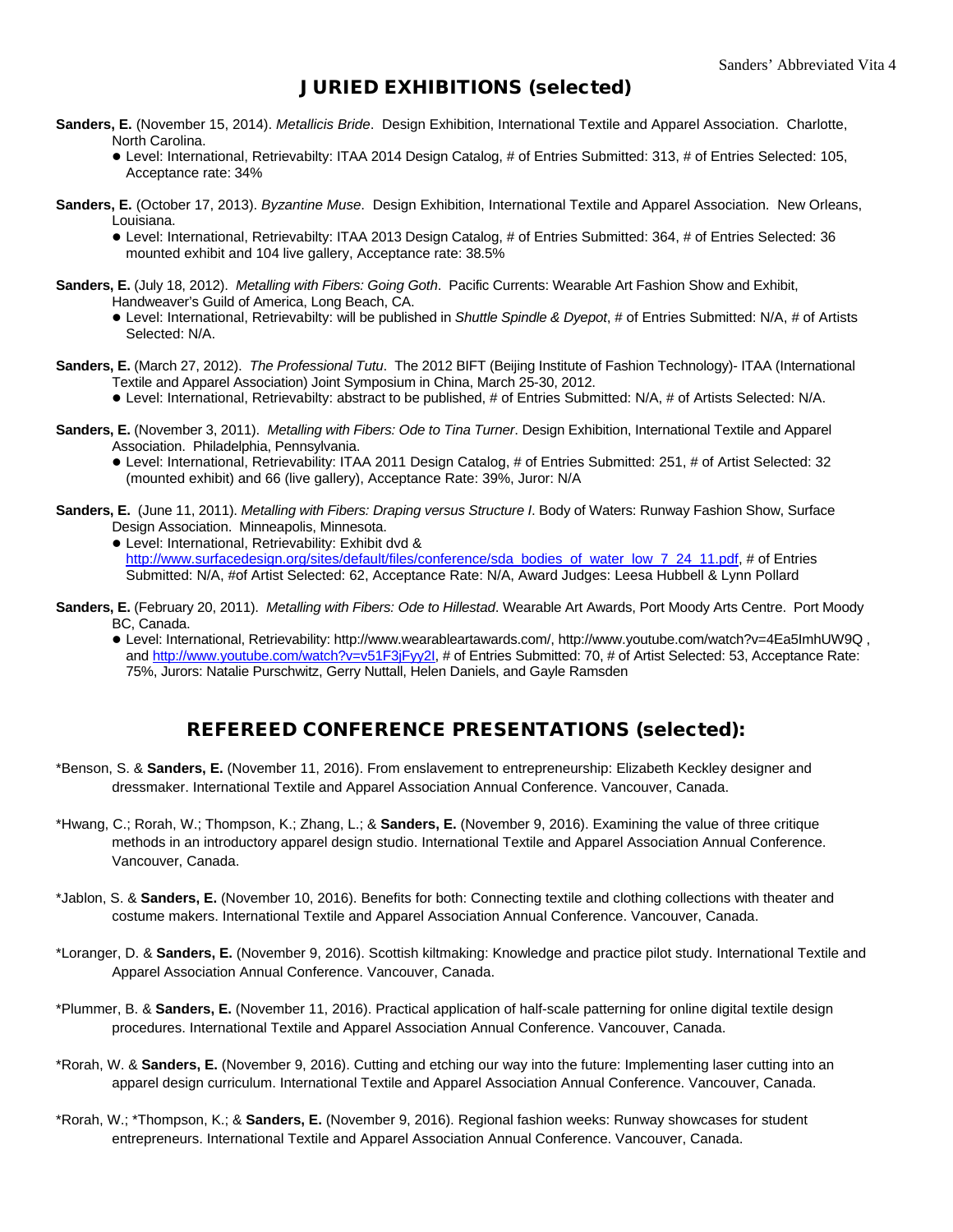- \*Thompson, K. & **Sanders, E.** (November 9, 2016). Building a digital textile portfolio: A proposed taxonomy. International Textile and Apparel Association Annual Conference. Vancouver, Canada.
- \*Thompson, K., Xiang, C. & **Sanders, E.** (November 11, 2016). It's a wash: Laundering suggestions for woven cotton fabrics digitally printed with reactive inks. International Textile and Apparel Association Annual Conference. Vancouver, Canada.
- **\***Loranger, D. & **Sanders, E.** (October 21, 2016). Sumptuary synergy: British imperialism through the tartan and slave trades. Textile Society of American Biennial Symposium. Savannah, Georgia. Full paper will be published.

# INVITED EXHIBITIONS (SELECTED)

- Gould, C. & **Sanders, E.** (August 23, 2016 January 6, 2017). Inspired By… Faculty Responses to the Permanent Collection. Brunnier Art Museum. Iowa State University. Works: **Sanders, E.** & Gould, C. (August, 2016). *CELEBRATION OF HILLESTAD: Reinterpretation through Digital Photography and Textile Printing* and Gould, C. & **Sanders, E.** (August, 2016). *HEAD PIECE #1: The Hillestad*, Curator: Adrienne Ganett
- **Sanders, E.** (January 21- March 11, 2016). *The Fashionable Side of STEM*. Textile and Clothing Museum's Mary Alice Gallery. Iowa State University. Works: *Fractal Bride* and *Metalling with Fibers:XXX A Study in Geometry*, Curators: Sara Marcketti and Jan Fitzpatrick
- **Sanders, E.** (February 27- March 30, 2012). *Electronic Retail*. Robert Hillestad Textiles Gallery. University of Nebraska-Lincoln.
- **Sanders, E.** (September 9, 2011 January 27, 2012). *The Fine Art of Marbling Exhibition: Featuring the Work of Peggy Skycraft*. Avenir Museum. Colorado State University, Fort Collins, Colorado. Guest designer of "Prime Peacock," a strapless trumpet silhouette gown with cathedral length train made from silk shantung and embellished with metal backs of studs, beads and bias squares cut from marbled fabric created by Peggy Skycraft.

## EXTERNAL GRANTS (SELECTED)

- 2016 *Sustainable and Smart Solar Power-Controlled Apparel*, Xiang, C. (Lead PI), Dai, R., & **Sanders, E**. Funding Source: Environmental Protection Agency, \$15,000. 2016 *New Configurations in Fashion: Innovative Forms Meet Engineered Textile Printing*, **Sanders, E.** (PI) & McKinney, E., & Baytar, F. (CoPIs). Funding Source: National Endowment of the Arts: Art Works, \$25,000. *2014 A Multi-Dimensional Approach to Meet 21st Century Retailing Education and Industry Challenges for India and the U.S.,* Fiore, A. (Lead PI), Chung, T., Hurst, J., Karpova, E., Niehm, L., Sadachar, A., **Sanders, E.**, Correia, A., Bhandari, V., Buhroy, S., Grover, A., Kumar, K., Kumar, V., Pradad, G., Raturi, S., Armstrong, C., Swinney, J., & Pookalangara, S. Funding Source: Obama-Singh Initiative, \$190,000. 2010-11 *A Sustainable Design Paradigm for Smart Performance Textiles and Apparel*, **Sanders, E.** (PI) & Sarkar, A. (CoPIs). Environmental Protection Agency (EPA) P3 Awards: A National Student Design Competition
	- for Sustainability Focusing on People, Prosperity and the Planet, \$14,758.12

# PROFESSIONAL ORGANIZATIONS

| $2012 - present$ | Colorado State University Alumni Association Board of Directors Member                |
|------------------|---------------------------------------------------------------------------------------|
| $1992 - 2012$    | International Textile & Apparel Association (ITAA) Member and Committee Member        |
| $2003 - 2012$    | Handweaver's Guild of America                                                         |
| $2004 - 2012$    | <b>Fashion Group International</b>                                                    |
| $2005 - 2012$    | Surface Design Association                                                            |
| $2008 - 2012$    | Textile Society of America (Director at Large starting September 2012 – October 2016) |